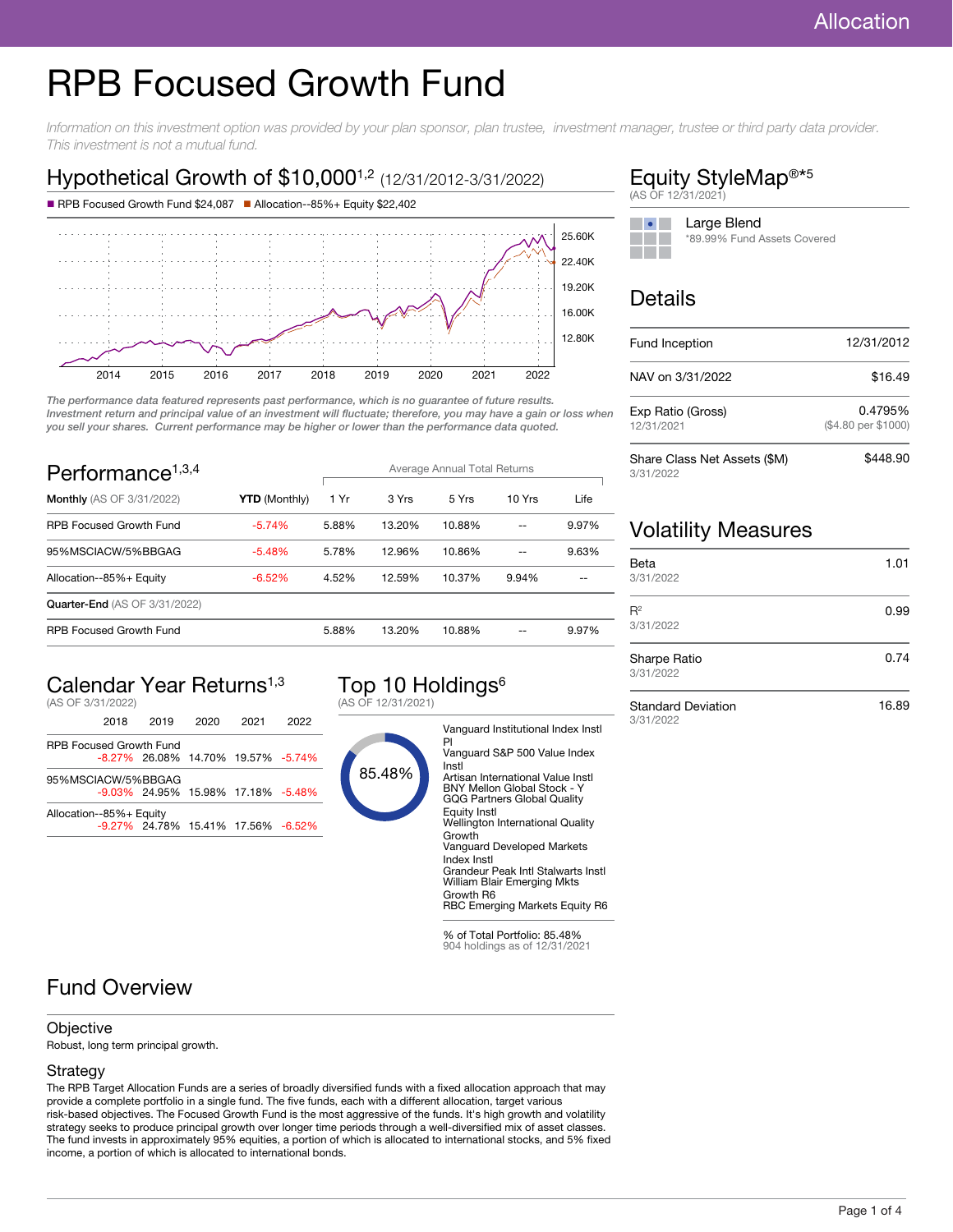#### Fund Overview (continued)

#### Risk

Stock markets are volatile and can decline significantly in response to adverse issuer, political, regulatory, market, economic or other developments. These risks may be magnified in foreign markets. In general the bond market is volatile, and fixed income securities carry interest rate risk. (As interest rates rise, bond prices usually fall, and vice versa. This effect is usually more pronounced for longer-term securities.) Fixed income securities also carry inflation risk and credit and default risks for both issuers and counterparties. Additional risk information for this product may be found in the prospectus or other product materials, if available.

#### Additional Disclosures

The investment option is a custom strategy fund. This description is only intended to provide a brief overview of the fund.

This investment option is not a mutual fund.

#### Asset Allocation<sup>6</sup>

(AS OF 12/31/2021)



## Major Market Sectors<sup>6</sup><br>(AS OF 12/31/2021)

| ■ Portfolio Weight                                       | ■ Allocation--85%+<br>Equity |  |
|----------------------------------------------------------|------------------------------|--|
| Technology                                               | 24.84%<br>.                  |  |
| <b>Financial Services</b>                                | 14.18%                       |  |
| Healthcare<br>.                                          | 13.06%                       |  |
| Consumer Cyclical                                        | 11.13%                       |  |
| <b>Industrials</b>                                       | 10.93%                       |  |
| <b>Communication Services</b>                            | 9.09%                        |  |
| Consumer Defensive<br>. <b>.</b> .                       | 6.50%                        |  |
| <b>Basic Materials</b><br><b>Service Contractor</b>      | 3.33%                        |  |
| Energy                                                   | 3.04%                        |  |
| Real Estate<br>$\alpha$ - $\alpha$ - $\alpha$ - $\alpha$ | 2.27%                        |  |
|                                                          |                              |  |

## Regional Diversification<sup>6,7</sup><br>(AS OF 12/31/2021)

| 17 10 12 12 12 12 12 12 12 12 12 |        |
|----------------------------------|--------|
| United States                    | 61.87% |
| Eurozone                         | 7.55%  |
| Asia - Developed                 | 5.96%  |
| Asia - Emerging                  | 5.94%  |
| Europe - ex Euro                 | 5.60%  |
| United Kingdom                   | 5.03%  |
| Japan                            | 3.19%  |
| Canada                           | 2.05%  |
| Latin America                    | 1.16%  |
| Australasia                      | 0.71%  |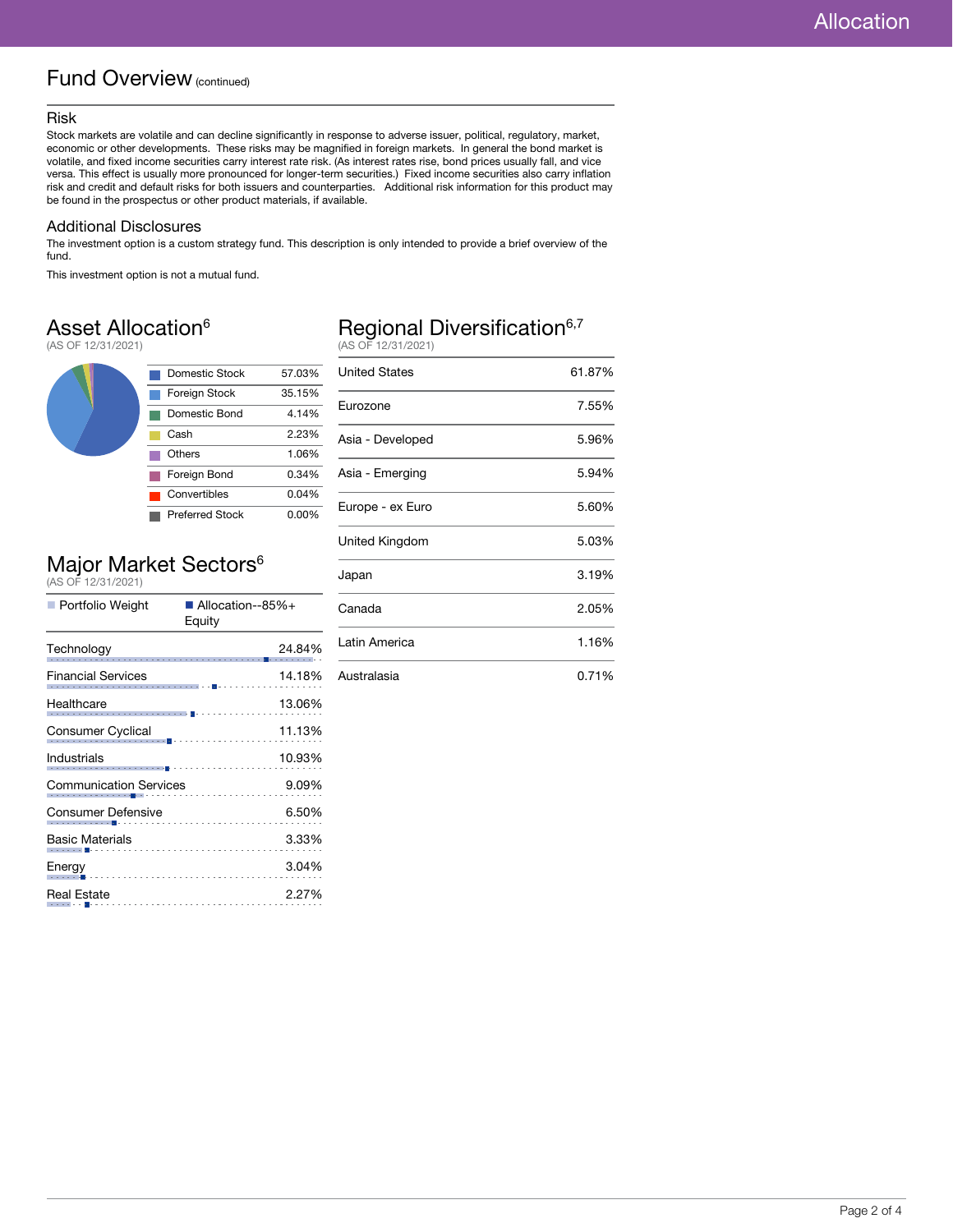#### Portfolio Diversification<sup>6</sup>

| (AS OF 12/31/2021)         |                                              |
|----------------------------|----------------------------------------------|
| Portfolio Weight           | Allocation--85%+<br>Equity                   |
| Cash & Equivalents         | 32.66%                                       |
| Government<br>. <b>.</b>   | 24.21%<br>.                                  |
| Corporate Bond             | 18.13%                                       |
| Agency Mortgage-Backed     | 11.26%                                       |
| Asset-Backed               | 4.59%                                        |
| Commercial Mortgage-Backed | 3.50%                                        |
| Future/Forward             | 1.51%                                        |
| Government Related         | 1.12%                                        |
|                            | Non-Agency Residential Mortgage-Backed 1.03% |
| <b>Municipal Taxable</b>   | 0.82%                                        |
|                            |                                              |

### Glossary Of Terms

95%MSCIACW/5%BBGAG: A custom benchmark that is made up of 95% of the MSCI ACWI Investable Market Index (IMI) and 5% of the Bloomberg U.S. Aggregate Bond Index. The MSCI ACWI Investable<br>Market Index (IMI) captures large, mi covering approximately 98% of the global equity investment opportunity set. The Bloomberg U.S. Aggregate Bond Index is an unmanaged market value-weighted index for U.S. dollar denominated investment-grade fixed-rate debt issues, including government, corporate, asset-backed, and mortgage-backed securities with maturities of at least one year.

Beta: A measure of a portfolio's sensitivity to market movements (as represented by a benchmark index). The benchmark index has a beta of 1.0. A beta of more (less) than 1.0 indicates that a fund's historical returns have fluctuated more (less) than the benchmark index. Beta is a more reliable measure of volatility when used in combination with a high R<sup>2</sup> which indicates a high correlation between the movements in a fund's returns and movements in a benchmark index.

Exp Ratio (Gross): Expense ratio is a measure of what it costs to operate an investment, expressed as a percentage of its assets, as a dollar amount, or in basis points. These are costs the investor pays through a reduction in the investment's rate of return. For a mutual fund, the gross expense ratio is the total annual fund or class operating expenses directly paid by the fund from the fund's most recent prospectus (before waivers or reimbursements). This ratio also includes Acquired Fund Fees and Expenses, which are expenses indirectly incurred by a fund through its ownership of shares in other investment companies. If the investment option is not a mutual fund, the expense ratio may be calculated using methodologies that differ from those used for mutual funds.

Net Asset Value (NAV): The dollar value of one mutual fund's share, excluding any sales charges or redemption fees. The NAV is calculated by subtracting liabilities from the value of a fund's total assets and dividing it by the number of fund's shares outstanding.

R2: A measurement of how closely the portfolio's performance correlates with the performance of the fund's primary benchmark index or equivalent. R<sup>2</sup> is a proportion which ranges between 0.00 and 1.00. An R<sup>2</sup> of 1.00 indicates perfect correlation to the benchmark index, that is, all of the portfolio's fluctuations are explained by performance fluctuations of the index, while an R<sup>2</sup> of 0.00 indicates no correlation. Therefore, the lower the R<sup>2</sup>, the more the fund's performance is affected by factors other than the market as measured by that benchmark index. An R<sup>2</sup> value of less than 0.5 indicates that the Annualized Alpha and Beta are not reliable performance statistics.

Share Class Net Assets (\$M): The difference between the total assets and liabilities of a single share class of a fund.

Sharpe Ratio: The Sharpe ratio is a measure of historical risk-adjusted performance. It is calculated by dividing the fund's excess returns (the fund's average annual return for the period minus the 3-month<br>"risk free" ret Treasury Bill rate.

Standard Deviation: Statistical measure of how much a return varies over an extended period of time. The more variable the returns, the larger the standard deviation. Investors may examine historical standard deviation in conjunction with historical returns to decide whether an investment's volatility would have been acceptable given the returns it would have produced. A higher standard deviation indicates a wider dispersion of past returns and thus greater historical volatility. Standard deviation does not indicate how an investment actually performed, but it does indicate the volatility of its returns over time. Standard deviation is annualized. The returns used for this calculation are not load-adjusted.

### Important Information

© 2021 Morningstar, Inc. All rights reserved. The Morningstar information contained herein: (1) is proprietary to Morningstar and/or its content providers; (2) may not be copied or redistributed; and (3) is not warranted to be accurate, complete or timely. Neither Morningstar nor its content providers are responsible for any damages or losses arising from any use of this information. Fidelity does not review the Morningstar data and, for fund performance, you should check the fund's current prospectus or other product materials for the most up-to-date information concerning applicable loads, fees and expenses.

Your plan sponsor has directed Fidelity to make this investment product available to you through your workplace savings plan. Information on this investment product was provided by the product's investment manager, trustee, or issuer, by Morningstar Inc. or other commercial database, or by the plan sponsor. Although Fidelity believes data gathered from these third-party sources is reliable, it does not review such information and cannot warrant it to be accurate, complete or timely. Fidelity is not responsible for any damages arising from any use of this third-party information. Generally, the issuer of collective investment trusts is the underlying trust or investment vehicle which issues the units; the issuer of a stock fund is the company which issues the shares; the issuer of options such as separate<br>accounts and stra the insurance company and/or the insurance company separate account.

Generally, the issuer of a mutual fund is the fund or trust which issues the shares; the issuer of collective investment trusts is the underlying trust or investment vehicle which issues the units; the issuer of a stock fund is the company which issues the shares; the issuer of options such as separate accounts and strategies is the plan which makes them available; the issuer of a fixed return option is the insurance<br>company or othe

Generally, data on Fidelity mutual funds is provided by FMR, LLC, Morningstar ratings and data on non-Fidelity mutual funds is provided by Morningstar, Inc. and data on non-mutual fund products is provided by the product's investment manager, trustee or issuer or the plan sponsor whose plan is offering the product to participants. Although Fidelity believes the data gathered from these third-party